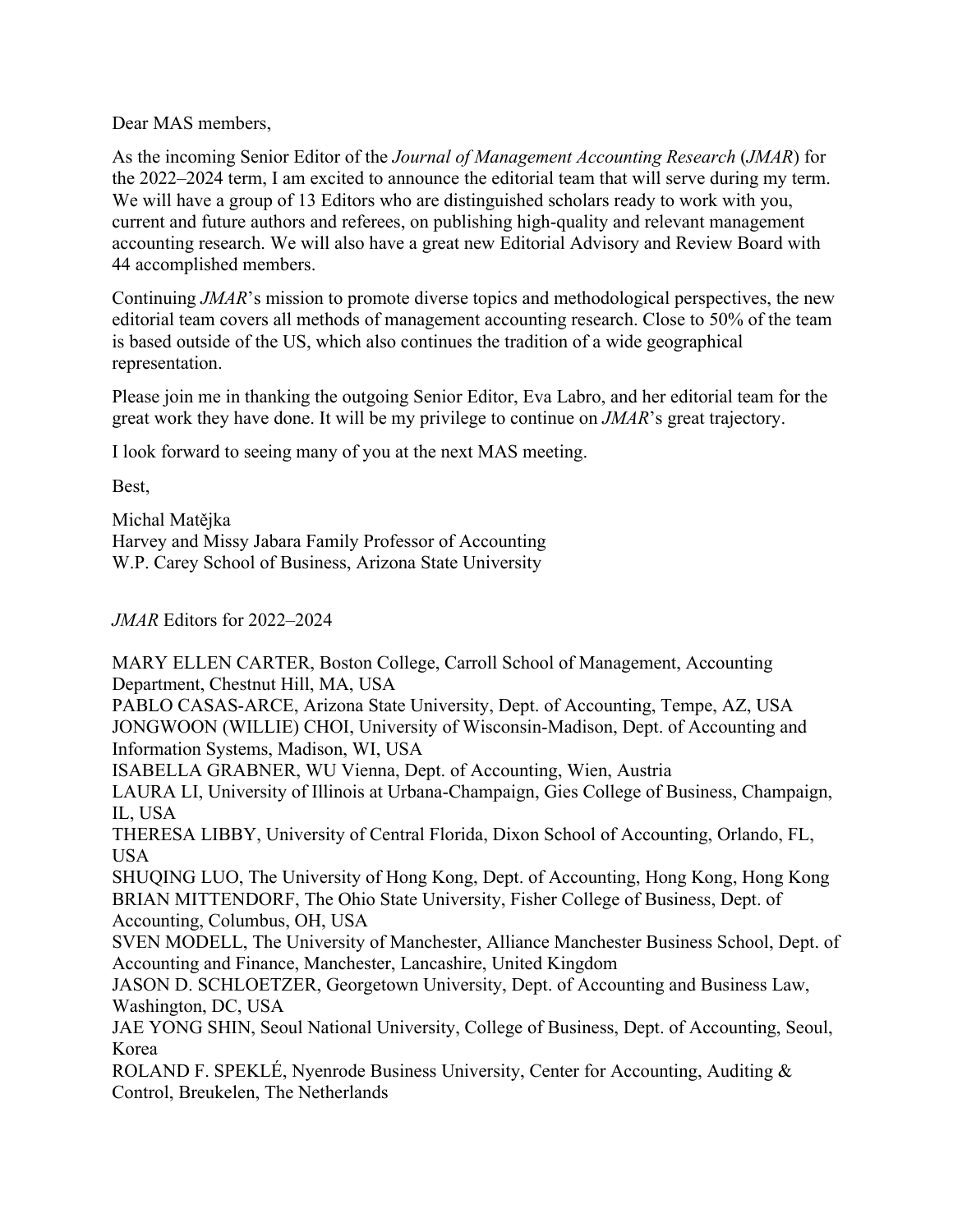IVO D. TAFKOV, Georgia State University, Dept. of Accounting, Atlanta, Georgia, USA

Editorial Advisory and Review Board

MARKUS C. ARNOLD, University of Bern, Institute for Accounting, Bern, Switzerland MARTIN ARTZ, University of Muenster, Accounting Center, Muenster, Germany DAVID BEDFORD, University of Technology Sydney, UTS Business School, Broadway, Australia

DIRK E. BLACK, University of Nebraska-Lincoln, School of Accountancy, Lincoln, NE, USA JASON BROWN, Indiana University, Kelley School of Business, Bloomington, IN, USA ARIELA CAGLIO, Bocconi University, Accounting Department, Milan, Italy

EDDY CARDINAELS, Tilburg University and KU Leuven, Dept. of Accountancy, Tilburg, Brabant, Netherlands

CLARA XIAOLING CHEN, University of Illinois at Urbana-Champaign, Dept. of Accountancy, Champaign, IL, USA

MANDY M. CHENG, UNSW Sydney, School of Accounting, Sydney, NSW, Australia MARTINE COOLS, KU Leuven, Department of Accountancy and Taxation, Leuven, Belgium HENRI C. DEKKER, Vrije Universiteit Amsterdam, Dept. of Accounting, Amsterdam, North-Holland, Netherlands

WILL DEMERÉ, University of Missouri, School of Accountancy, Columbia, Missouri, USA SHANE S. DIKOLLI, University of Virginia, Dept. of Accounting, Charlottesville, VA, USA ANGELO DITILLO, Bocconi University, Bocconi School of Management, Milan, Italy FEI DU, University of Illinois at Urbana-Champaign, Dept. of Accounting, Champaign, IL, USA SUSANNA GALLANI, Harvard University, Accounting and Management Unit, Boston, MA, USA

LUKAS GORETZKI, Stockholm School of Economics, Department of Accounting, Stockholm, Sweden

JONAS HEESE, Harvard University, Accounting and Management Unit, Boston, MA, USA MIRKO S. HEINLE, University of Pennsylvania, Dept. of Accounting, Philadelphia, PA, USA CHRISTIAN HOFMANN, LMU Munich, Dept. of Accounting, Munich, Germany

MARTIN K. HOLZHACKER, Michigan State University, Dept. of Accounting, East Lansing, MI, USA

KHIM KELLY, University of Central Florida, Dept. of Accounting, Orlando, FL, USA SUNYOUNG KIM, Monash University, Department of Accounting, Melbourne, Victoria, Australia

ANNE M. LILLIS, The University of Melbourne, Dept. of Accounting, Melbourne, Victoria, Australia

VICTOR S. MAAS, University of Amsterdam, Amsterdam Business School, Amsterdam, Netherlands

HABIB MAHAMA, Qatar University, Dept. of Accounting, Doha, Qatar

MATTHIAS D. MAHLENDORF, Frankfurt School of Finance & Management, Dept. of Accounting, Frankfurt am Main, Germany

MELISSA MARTIN, University of Illinois Chicago, Department of Accounting, Chicago, IL, USA

RAJ MASHRUWALA, University of Calgary, Haskayne School of Business, Calgary, Alberta, Canada